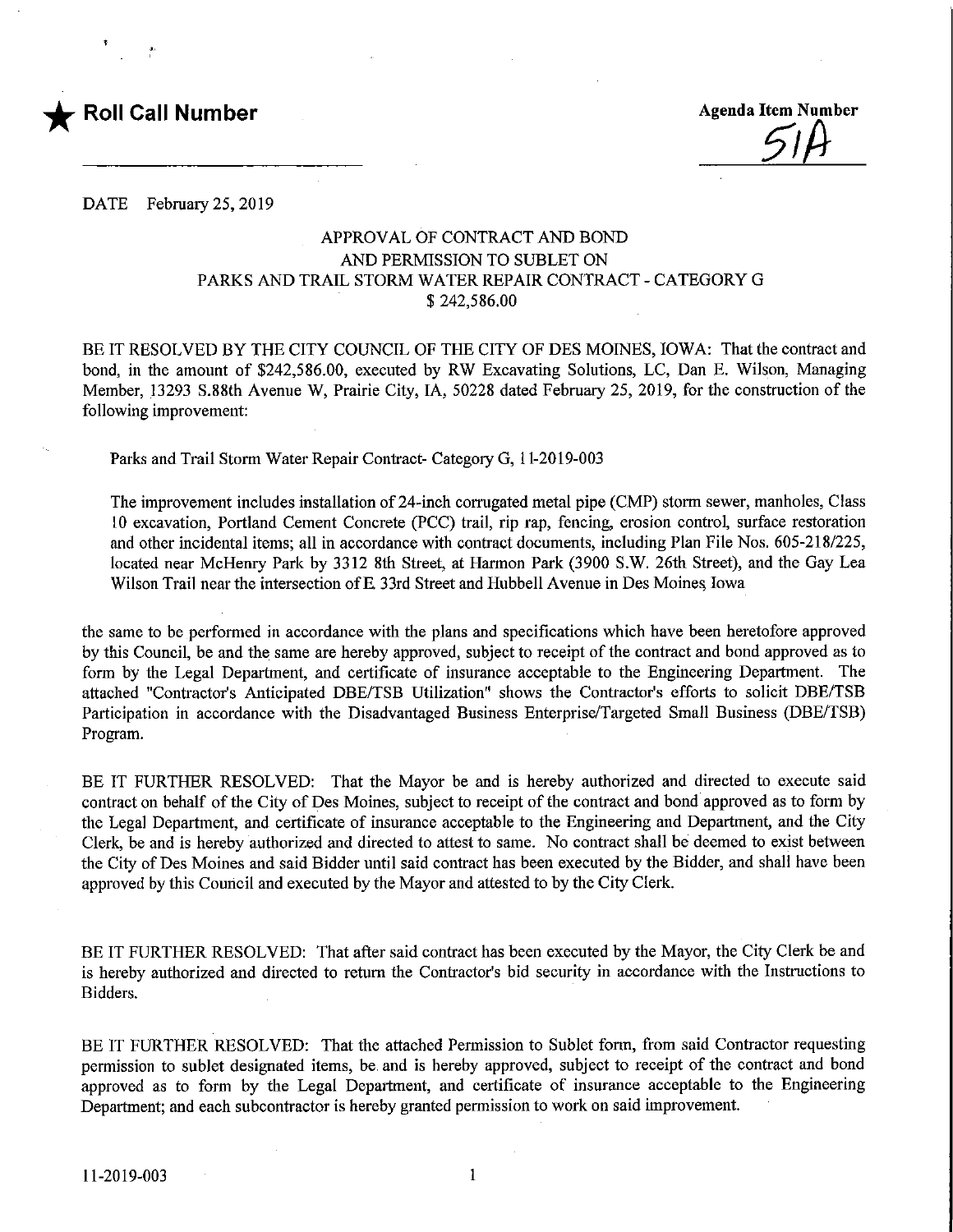

 $51A$ 

DATE February 25, 2019

BE IT FURTHER RESOLVED: That the Des Moines Finance Director is hereby authorized to encumber this contract amount against the funds as identified below, and to acquire Builder's Risk Insurance, if appropriate, for the above referenced improvement.

| (City Council Communication Number | 19.070 | attached) |
|------------------------------------|--------|-----------|
|------------------------------------|--------|-----------|

Moved by FORM APPROVED to adopt. Kathleen Vanderbool Deputy City Attorney

Funding Source: 2018/19 AmendOperat., Page 88, S854 Storm Mitigation/Recovery, OP208, Being: \$206,198.10 anticipated FEMA Funding (85% of Construction Costs); and the remaining \$36,387.90 in Storm Water Utility Funds City-wide Storm Water Utility Projects, SM057

| <b>COUNCIL ACTION</b> | <b>YEAS</b> | <b>NAYS</b> | <b>PASS</b> | <b>ABSENT</b>   | I, Diane Rauh, City Clerk of said City Council, hereby     |  |
|-----------------------|-------------|-------------|-------------|-----------------|------------------------------------------------------------|--|
| <b>COWNIE</b>         |             |             |             |                 | certify that at a meeting of the City Council, held on the |  |
| <b>BOESEN</b>         |             |             |             |                 | above date, among other proceedings the above was          |  |
| <b>COLEMAN</b>        |             |             |             |                 | adopted.                                                   |  |
| <b>GATTO</b>          |             |             |             |                 |                                                            |  |
| <b>GRAY</b>           |             |             |             |                 | IN WITNESS WHEREOF, I have hereunto set my hand            |  |
| <b>MANDELBAUM</b>     |             |             |             |                 | and affixed my seal the day and year first above written.  |  |
| <b>WESTERGAARD</b>    |             |             |             |                 |                                                            |  |
| <b>TOTAL</b>          |             |             |             |                 |                                                            |  |
| <b>MOTION CARRIED</b> |             |             |             | <b>APPROVED</b> |                                                            |  |
|                       |             |             |             |                 |                                                            |  |
|                       |             |             |             |                 |                                                            |  |
|                       |             |             |             |                 |                                                            |  |
|                       |             |             |             | Mayor           |                                                            |  |
|                       |             |             |             |                 | City Clerk                                                 |  |

 $\overline{2}$